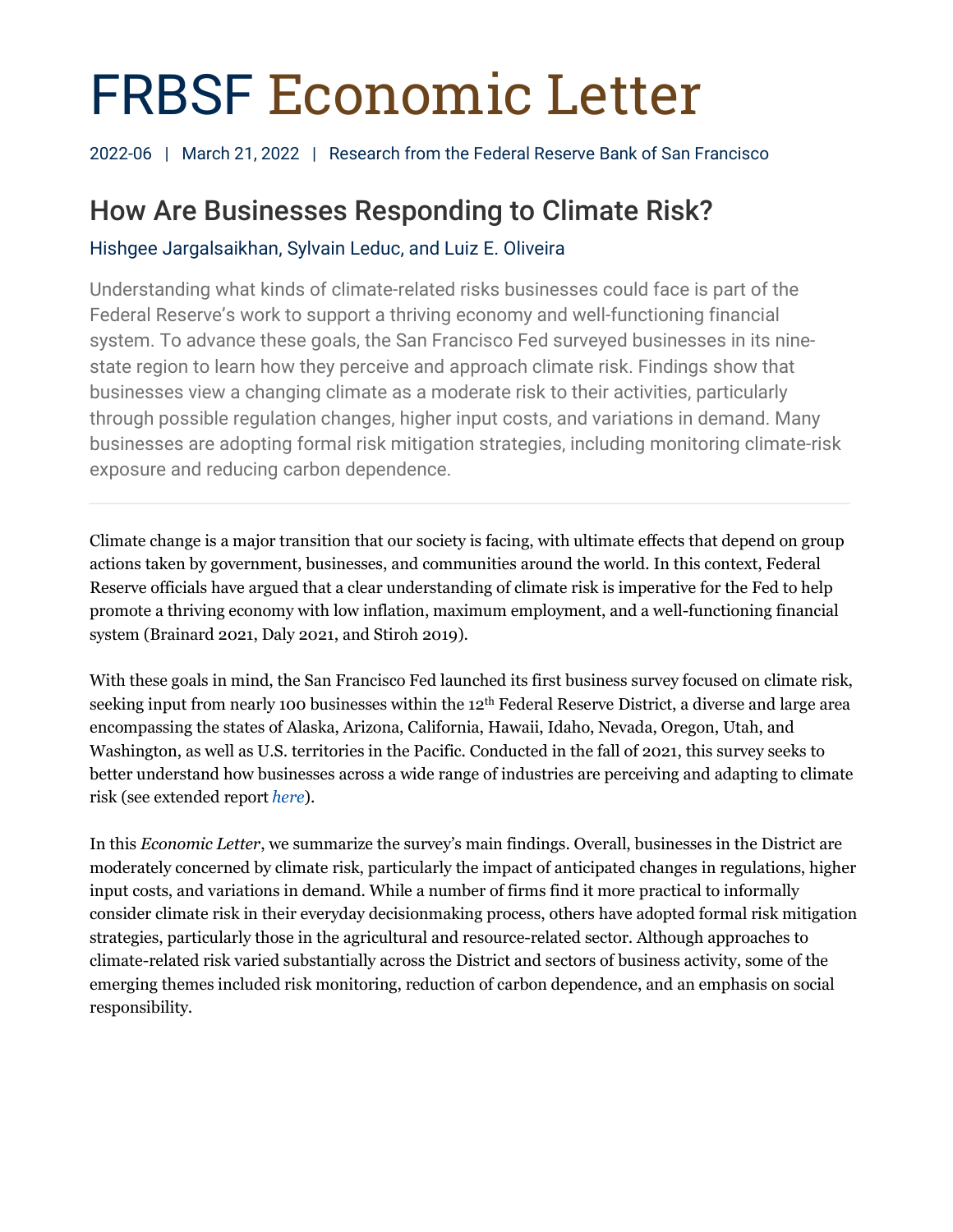# A moderate risk for most firms

Survey results showed that climate risk is a moderate concern for most businesses in the District. If climate risk is not already having an impact on their activities, firms expect that it will affect their revenue, costs, or investments in the future. Sixty percent of respondents confirmed that they are already feeling or expect to feel such effects to their bottom lines in the future. The vast majority of those who flagged climate risk as a concern recognized it as a high (29%) or a moderate priority (61%) issue. Respondents who assigned a lower priority to climate risk mentioned competing priorities, suggesting that limited resources may be preventing some firms from putting additional effort toward climate risk mitigation. Financial and COVIDrelated concerns were the two competing sources of risk cited most often.

The most common avenue through which climate risk has or is expected to have an impact on businesses is through influencing rules and regulations (Figure 1). Firms additionally recognized that climate risk may raise the cost of doing business through higher prices for raw materials and general operating costs and may also change the demand for their products and services. Additional considerations include the adoption of new technologies and the choice of different business locations to mitigate the impact of climate risk on their activities.

#### Figure 1

## How does climate change affect or is expected to affect your business's revenue, costs, and investments?



Note: Percentages refer to percent of respondents to this question. Source: San Francisco Fed's Survey on Climate Risk 2021.

# Climate risk and everyday decisionmaking

Further details reveal that many firms often consider climate risk in their everyday business decisions. Most firms rated climate concerns as at least a somewhat important consideration across many facets of their decisionmaking, including for overall investment plans, corporate strategy, and public relations (Figure 2).

For many firms, measures to address climate risk are already well integrated in their overall corporate strategy. For example, respondents highlighted that being a climate-conscious business has increasingly become a consideration for new hires and applicants, especially among younger workers. Climate-related capital investments have also received much attention, with some companies reportedly making substantial investments in purchasing wind and solar equipment, battery storage for renewable energy, electric vehicle (EV) charging stations, and new irrigation systems in the case of agricultural firms. In addition to physical investments, these new technologies also required them to install revamped software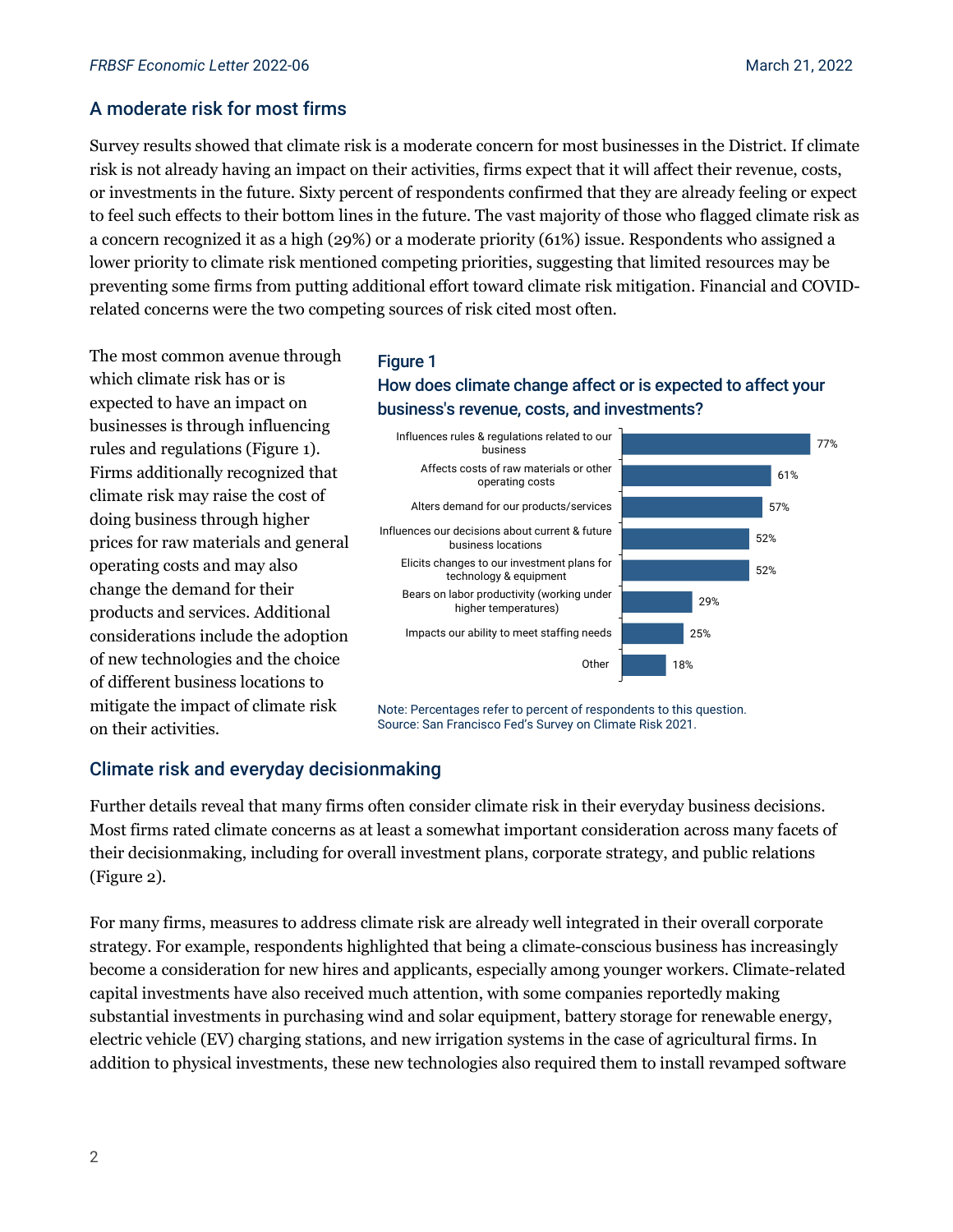and IT systems to manage the more intermittent form of energy generation. Several respondents mentioned longerterm plans to fortify their buildings and retail spaces to protect against extreme weather events or to move away from rising sea levels. Finally, regardless of the expected higher costs, most firms have started diversifying their supply chains and assessing multiple vendors based on their environmental practices.

## Figure 2

In which of the following decisionmaking areas is climate risk an important consideration for your business?



How businesses interact with the public also plays an important role in their responses to climate risk. Most

Note: Percentages refer to percent of respondents to this question. Source: San Francisco Fed's Survey on Climate Risk 2021.

firms reported that their top reasons to take climate-related action went beyond increased vulnerability to climate risk to include demand from consumers, changing requirements or regulations across government levels, and reputational risk. In terms of public relation strategies, firms found that direct communication from their executive leadership was the most effective way to communicate their climate plans to various stakeholders.

# Formal risk mitigation strategies: More monitoring, less carbon dependence

Recognizing that climate change imposes risks to their bottom lines, some businesses have already formalized longer-term risk mitigation strategies. Over one-third of respondents that expect to be affected by climate change said that they have designed a formal risk mitigation plan for climate risk or are in the process of doing so. The agriculture and resource-related sector shows the highest concentration of firms that have developed a plan—about half of the firms within the sector that responded to the survey.

Existing formal risk mitigation strategies focus mostly on monitoring risks and reducing carbon dependence (Figure 3). Companies in industries that are particularly vulnerable to wildfire and droughts mentioned working with local governments and nonprofits in monitoring and assessing risks. Financial institutions mentioned using specialized tools to measure the impact of climate risk on their loan portfolios and real estate holdings, although the metrics and methodologies varied among different institutions. In addition, many companies reported measuring their carbon footprint annually.

Many firms reported that a part of their formal climate risk mitigation strategy is to achieve carbon neutrality, which can also serve as a corporate social responsibility target (see next section). Although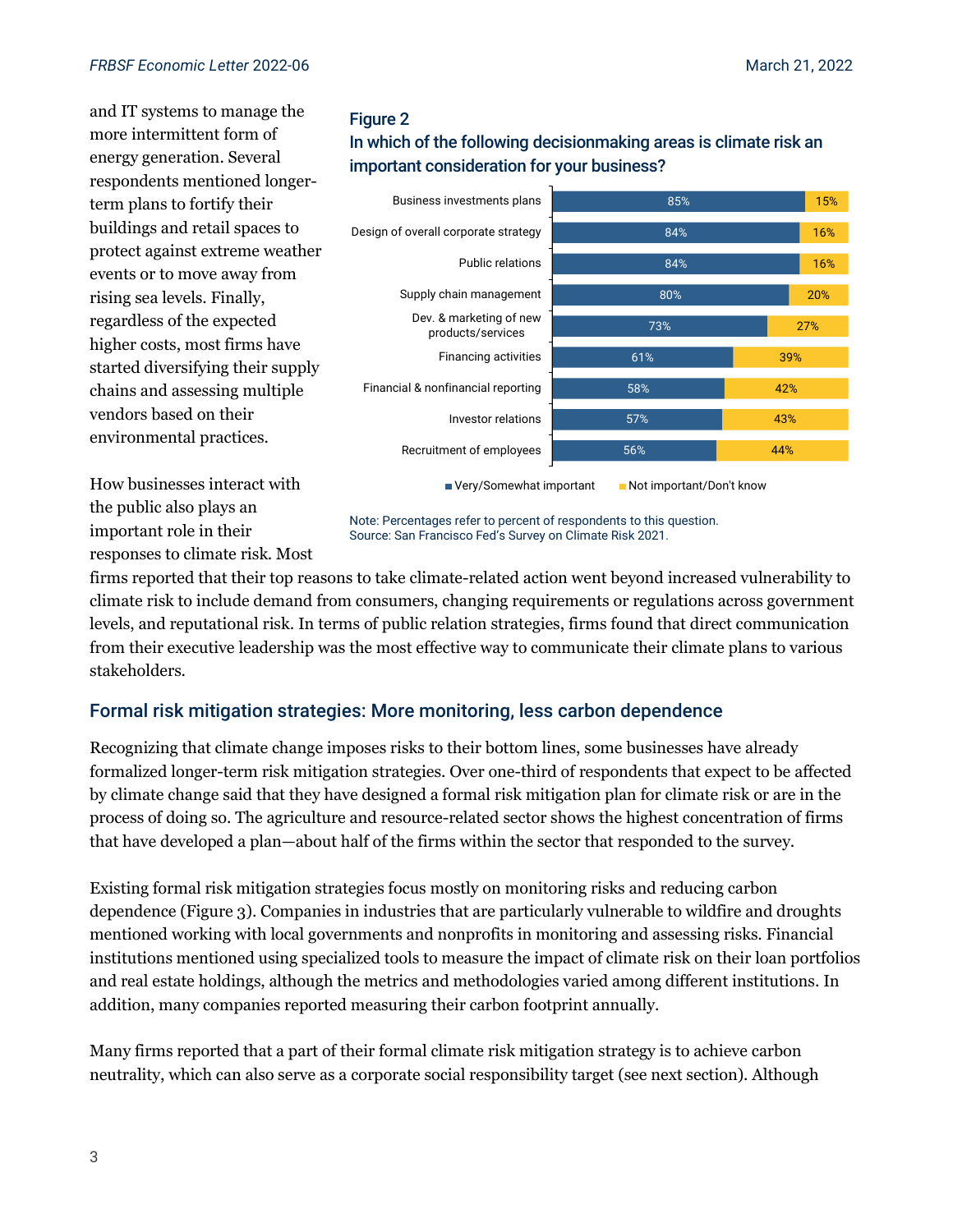specific goals varied significantly by firm, several mentioned following the guidelines from the Task Force on Climate-Related Financial Disclosures, an initiative developed by the G20 Financial Stability Board (TCFD 2017). In general, companies are targeting either a notable reduction or net neutrality in carbon emissions by 2025 or 2030, with a few targeting 2040 or beyond. A few large tech companies and large banks mentioned having already achieved carbon neutrality.





Note: Percentages refer to percent of respondents to this question. Source: San Francisco Fed's Survey on Climate Risk 2021.

Another significant portion of formal risk mitigation strategies includes using renewable energy sources and setting greenhouse gas emission targets. In addition to switching to solar and wind energy sources, some companies have increased their use of renewable energy by using renewable natural gas in transportation and investing in fuel cell and biomass technology, which uses salvage timber and other agricultural waste to produce energy. As for reducing greenhouse gas emissions, efforts have been especially focused on improving energy efficiency of equipment, supply chains, transportation, and buildings including through the deployment of EVs and carbon offsetting technologies.

#### Corporate social responsibility: Other sustainability considerations

While not all firms are adopting formal risk mitigation strategies, many have recognized that corporate social responsibility has played an important role in their increased focus on sustainability. Almost twothirds of all respondents, including companies that have allocated a low priority to climate risk and/or do not have a formal plan, indicated that they have taken the initiative to implement additional sustainability measures purely in the interest of corporate social responsibility and environmental, social, and governance (ESG) initiatives—more than double the number of companies that have a formal risk mitigation plan. Nonetheless, specific measures can be difficult to categorize: what some firms report as being part of their formal risk mitigation strategies may be seen by others as stand-alone actions related to corporate social responsibility and ESG initiatives. Reported actions include using energy-efficient equipment, reducing waste and water consumption, supporting sustainable policies, and developing more sustainable products (Figure 4).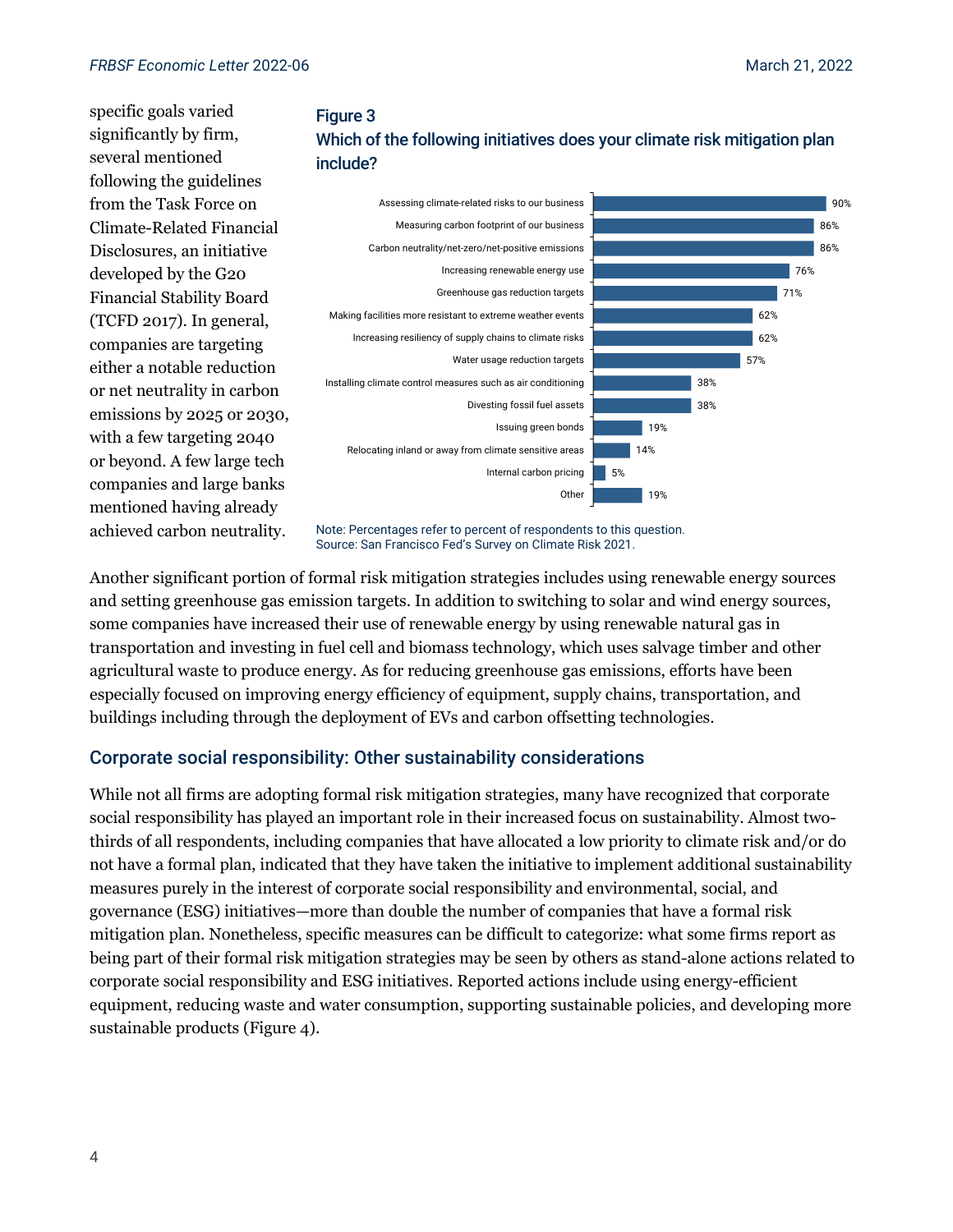Overall, businesses overwhelmingly agreed that focusing on sustainability will be crucial going forward. Respondents recognized that climate risk and sustainability issues will require a long-term commitment to learning about this risk, implementing risk mitigation strategies, and assessing results. Firms also highlighted some ongoing concerns related, for instance, to the lack of reliable ESG measurement

#### Figure 4

# Has your business implemented any of the (additional) sustainabilityrelated measures listed below?

Required contractors to meet sustainability criteria Hired staff exclusively dedicated to sustainability Reduced business travel (even prior to COVID-19) Measured carbon footprint of our business Reduced carbon emissions in supply chain/logistics Switched to climate-friendly materials & supplies Reduced water consumption Developed more sustainable products/services Supported employee calls for sustainable policies Reduced waste/increased recycling Increased use of energy-efficient technology



Note: Percentages refer to percent of respondents to this question. Source: San Francisco Fed's Survey on Climate Risk 2021.

data to help make decisions in the real estate and finance sectors. Several respondents also mentioned that the increased incidence of extreme weather events has caused insurance costs to rise in many areas, leaving most of the burden on homeowners. A few manufacturing and utility companies that operate across several states highlighted that it is getting more challenging to meet different state requirements because the regulations sometimes evolve in conflicting directions.

## **Conclusion**

Climate risk and sustainability issues are topics of moderate concern for most businesses surveyed in the 12<sup>th</sup> District. Many have integrated climate risk considerations in their everyday decisionmaking, while others have addressed their concerns by formally establishing climate risk mitigation strategies.

Overall, businesses are focused on climate risk monitoring and reducing carbon emissions in their operations. Business areas that have evolved the most in response to climate risk considerations include investment plans, corporate strategy setting, public relations, and corporate social responsibility. Still, businesses highlighted that they face important hurdles to appropriately address climate risk, including limited resources, a lack of proper measurement data, and rapidly changing regulations.

- *Hishgee Jargalsaikhan is an economic analyst in the Economic Research Department of the Federal Reserve Bank of San Francisco.*
- *[Sylvain Leduc](https://www.frbsf.org/economic-research/economists/sylvain-leduc/) is the director of the Economic Research Department of the Federal Reserve Bank of San Francisco.*
- *[Luiz E. Oliveira](https://www.frbsf.org/economic-research/economists/luiz-oliveira/) is a senior associate economist in the Economic Research Department of the Federal Reserve Bank of San Francisco.*